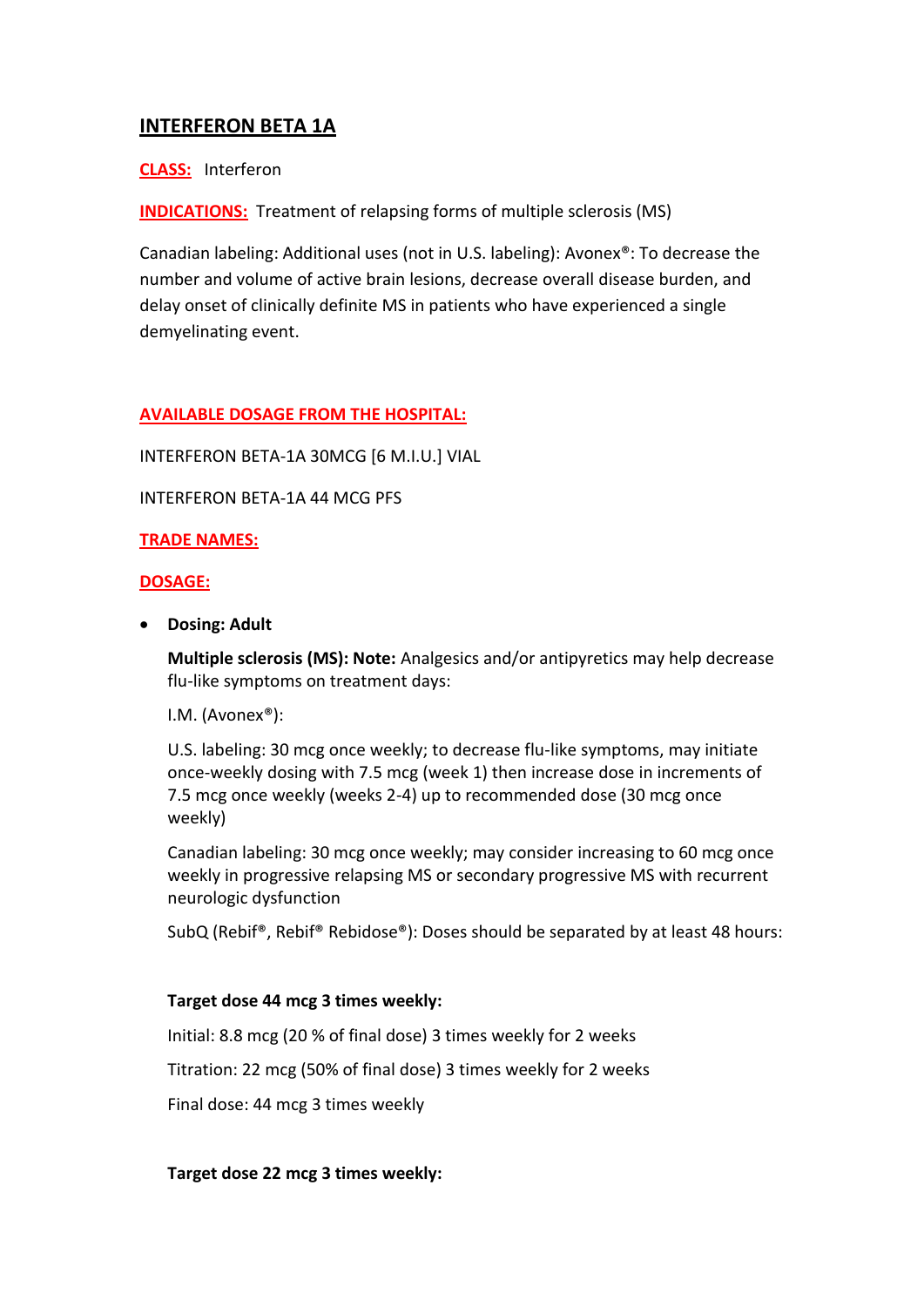Initial: 4.4 mcg (20 % of final dose) 3 times weekly for 2 weeks Titration: 11 mcg (50% of final dose) 3 times weekly for 2 weeks Final dose: 22 mcg 3 times weekly

## **Single demyelinating event (Canadian labeling [Rebif®]; not in U.S. labeling):** SubQ:

**Target dose 44 mcg 3 times weekly: Note:** Analgesics and/or antipyretics prior to and for 24 hours after dosing may help decrease flu-like symptoms:

Initial: 8.8 mcg (20 % of final dose) 3 times weekly for 2 weeks

Titration: 22 mcg (50% of final dose) 3 times weekly for 2 weeks

Final dose: 44 mcg 3 times weekly

## **Dosing: Geriatric**

Refer to adult dosing.

### **Dosing: Renal Impairment**

No dosage adjustment provided in the manufacturer's labeling (has not been studied).

### **Dosing: Hepatic Impairment**

Initial: No dosage adjustment provided in the manufacturer's labeling; use with caution in patients with a past or present history of active liver disease or ALT >2.5 x ULN.

#### **Dosing: Adjustment for Toxicity**

Autoimmune disorder development: Consider discontinuing treatment.

Depression or other psychiatric symptoms: Consider discontinuing treatment.

Hepatotoxicity:

ALT >5 x ULN: Temporarily discontinue therapy or consider dose reduction until ALT normalizes, then may consider retitration of dose.

Symptomatic (eg, jaundice): Discontinue immediately.

Leukopenia: May require temporary discontinuation or dose reduction until resolution.